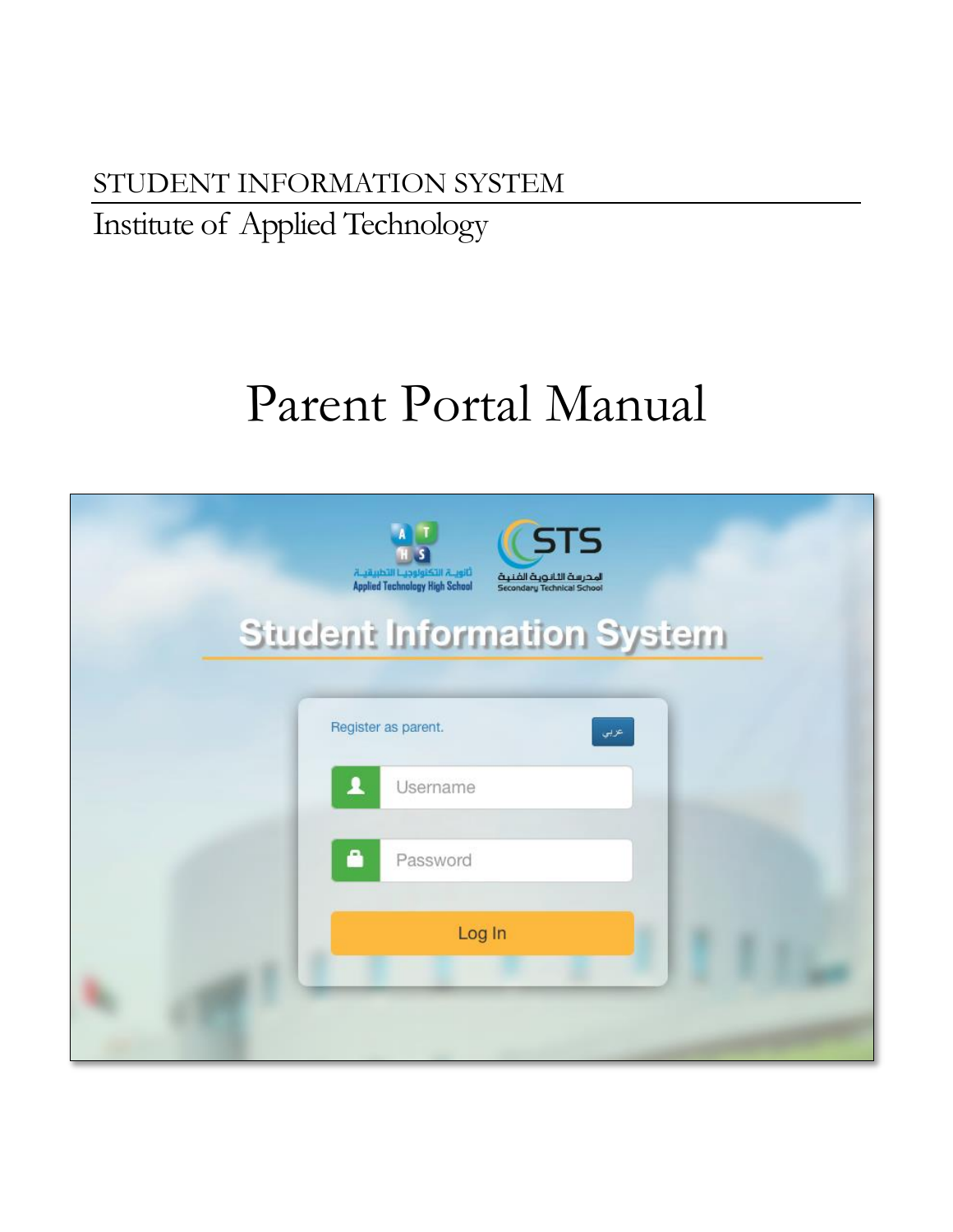A P P L I ED T E C H N O L O G Y H I G H S C H O O L / S E C O N D A R Y T E C H N I C A L S C H O O L

## Parent Portal Manual

 Applied Technology High School Abu Dhabi UAE P.O Box 111499 Phone +971 2 695 1111 • Fax +971 2 695 1192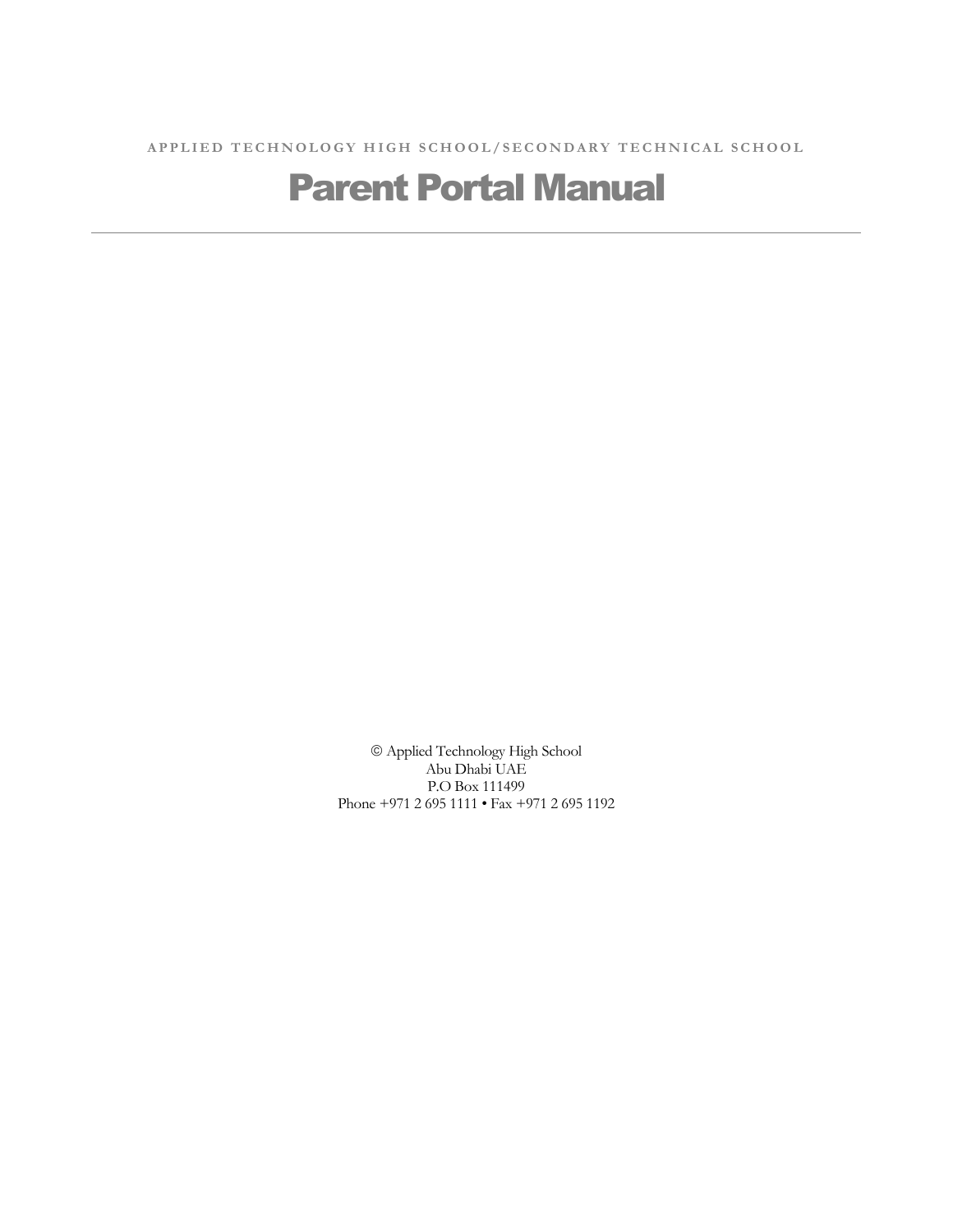# Table of Contents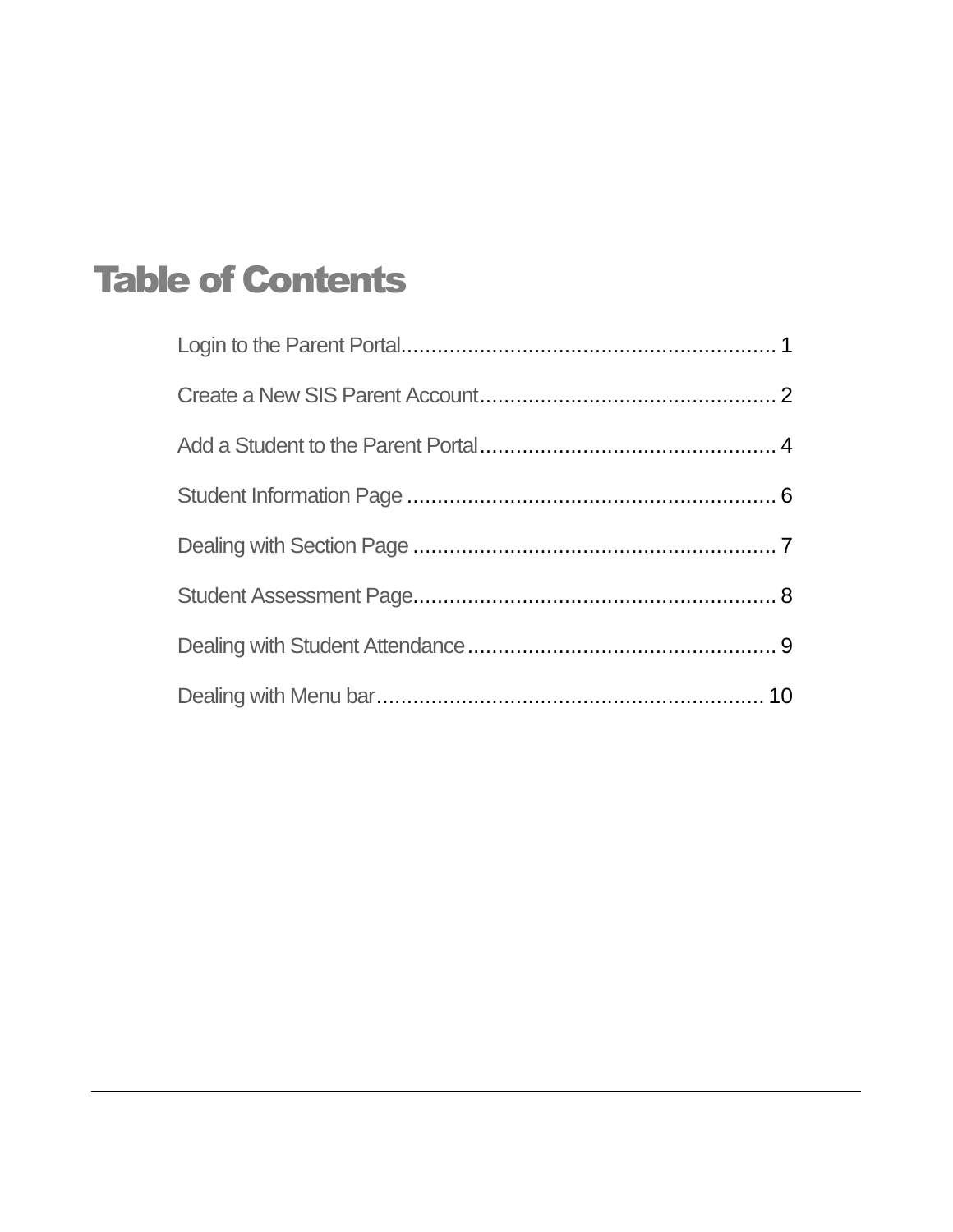

P a r e n t P o r t a l M a n u a l

### Login to the Parent Portal

The parent portal is the best way to track your child's academic and behavioral performance on a daily bases. If your child is either in Applied Technology High School (ATHS) or Secondary Technical School (STS) you will be able to create an account and add him to your portal page.

#### **To Login to the parent portal you need to use one of the following links:**

http://sis.iat.ac.ae OR

http://sis.adveti.ac.ae

| <b>STS</b><br>المحرسة الثانوية الفنية<br>Secondary Technical School |  |
|---------------------------------------------------------------------|--|
| <b>Student Information System</b>                                   |  |
| Register as parent.<br>عزبى<br>2<br>Username<br>8<br>Password       |  |
| Log In                                                              |  |

You can use your Username and Password to login to your account. Otherwise, you can click on "**Register as Parent**" to create a new user account.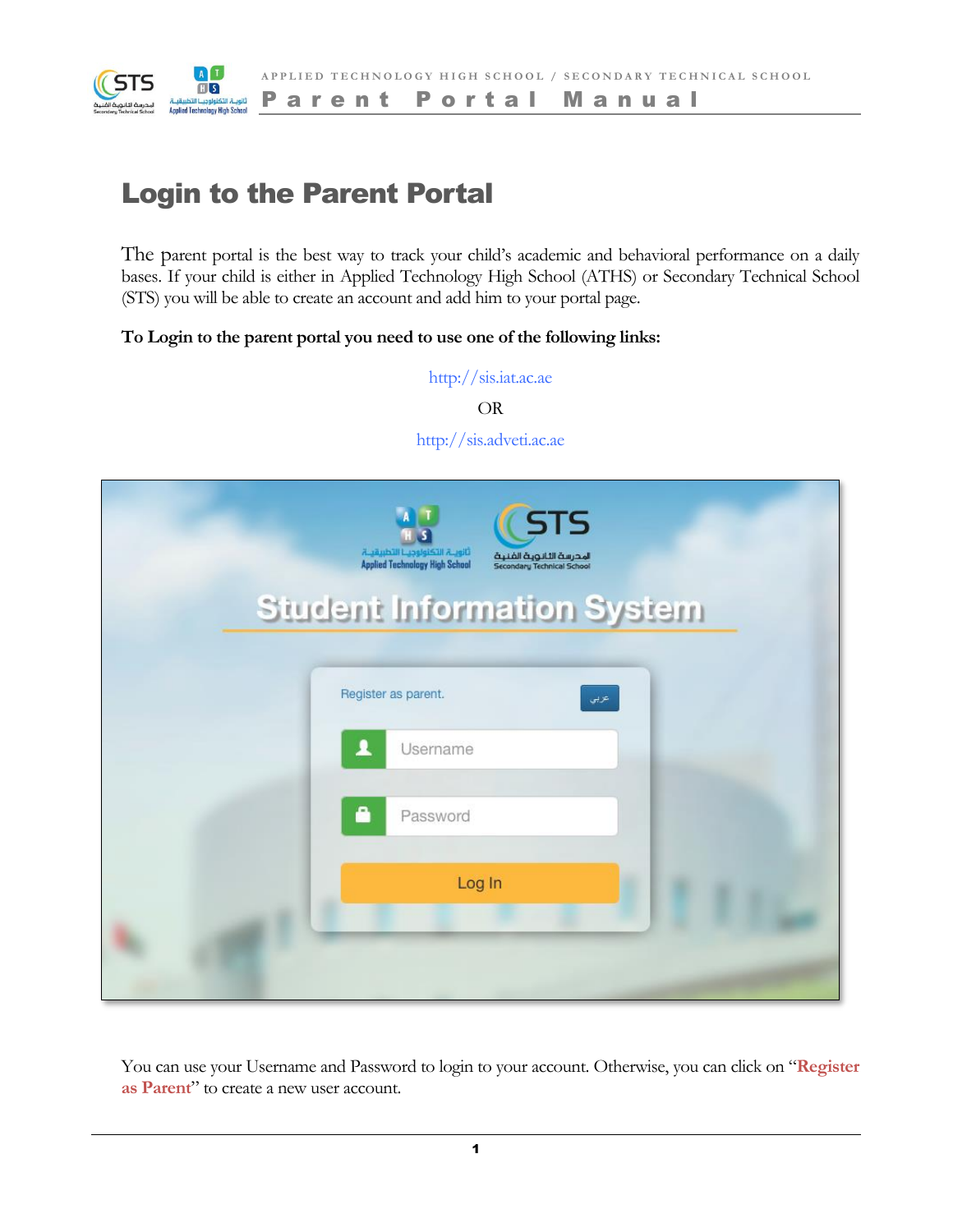

#### P a r e n t P o r t a l M a n u a l

### Create a New SIS Parent Account

When you click on the **Register as a Parent** link in the home screen you will be directed to the registration page where you will fill your information, as shown in Figure 1.

| Register As Parent   |                    |
|----------------------|--------------------|
| <b>Emirates ID</b>   | <b>Emirates ID</b> |
| <b>Mobile Number</b> | 05XXXXXXXX         |
|                      | Submit             |
|                      |                    |



 Write down the parent Emirates ID (15 digit without any symbols) and mobile phone number, and then click on the Submit button.

**Note:** In case you are registered in the system and you forget your username or password, you can retrieve it through entering your Emirates ID and mobile phone number; an SMS will be sent to your mobile that contains your username and password.

Write your full name, nationality and gender then click on Register as a Parent, as shown in Figure 2.

| Register As Parent |                      |  |
|--------------------|----------------------|--|
| <b>Full Name</b>   | <b>Full Name</b>     |  |
| Nationality        | Select v             |  |
| Gender             | Select v             |  |
|                    | Register as a Parent |  |

**Figure 2:** Parent details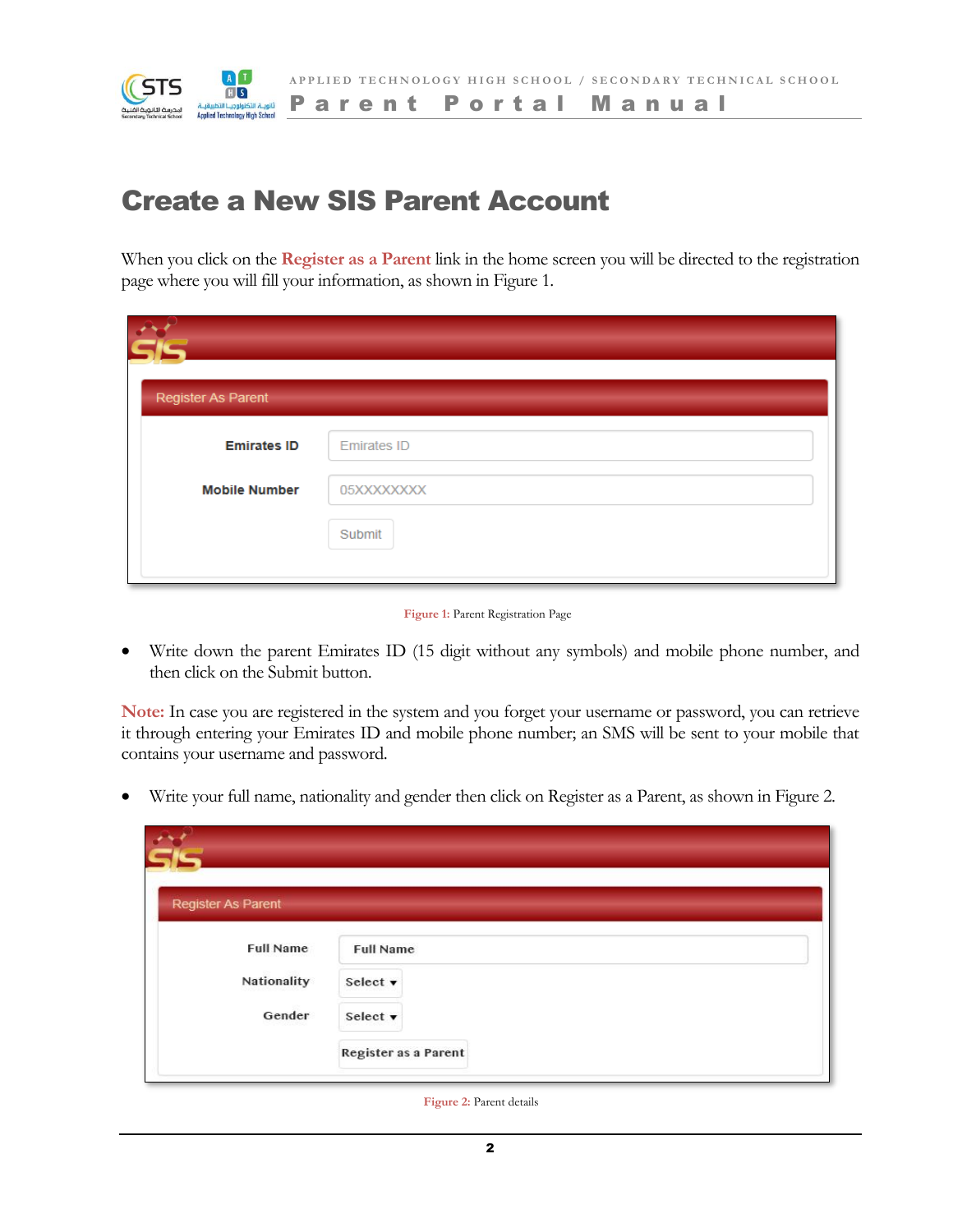

**A P P L I E D T E C H N O L O G Y H I G H S C H O O L / S E C O N D A R Y T E C H N I C A L S C H O O L**

P a r e n t P o r t a l M a n u a l

 When you click on **Register as a Parent**, you will receive a confirmation message on your mobile phone contains the username and password.

| Register As Parent |                                                                                                                                                           |
|--------------------|-----------------------------------------------------------------------------------------------------------------------------------------------------------|
|                    | You have been registered successfully. Your username and password has been sent via SMS. Use them to login to the parent portal and register your student |
| Go To Login Page   |                                                                                                                                                           |
|                    |                                                                                                                                                           |

**Figure 3:** Confirmation page

Click on **Go To Login Page** button, as shown in Figure 3. You need to take care of uppercase and lowercase letters while entering your password. Figure 4 shows the login page where to insert the username and password you received on your mobile phone.

| <b>STS</b><br>تالوب التكنولوجي التطبيقية<br>المحرسة الثانوية الفنية<br>Applied Technology High School Secondary Technical School<br><b>Student Information System</b> |
|-----------------------------------------------------------------------------------------------------------------------------------------------------------------------|
| Register as parent.<br>عربي<br>1df0d3c4<br>고<br>1                                                                                                                     |
| ≏<br>$\overline{2}$                                                                                                                                                   |
| Log In<br>3                                                                                                                                                           |

**Figure 4:** Parent Portal login Page

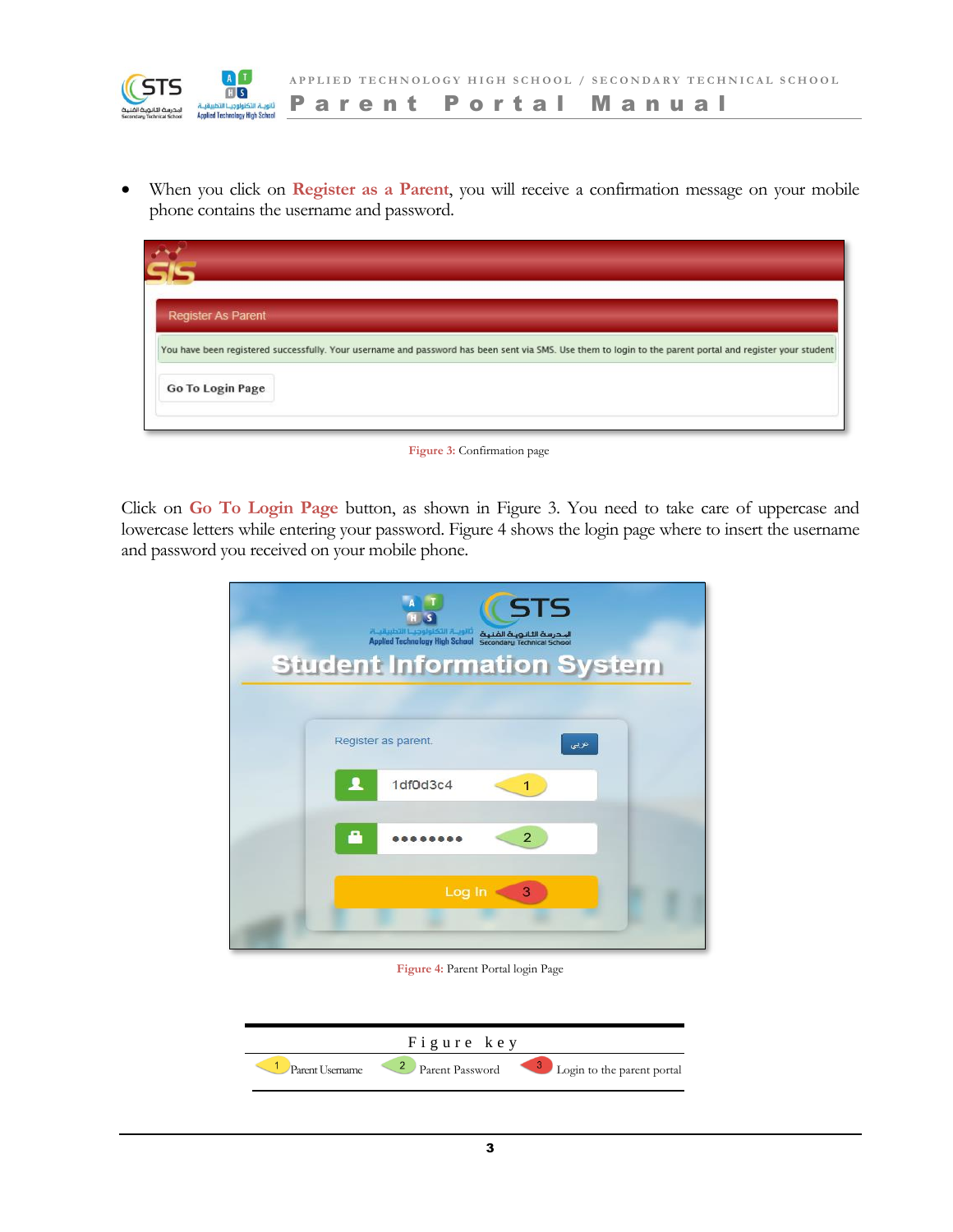

### Add a Student to the Parent Portal

 After logging in to the parent portal you can add a student through clicking on the **Link Existing Student** button as shown in figure 5.

|                         | Logout |
|-------------------------|--------|
| + Link Existing Student |        |

#### **Figure 5:** Link Existing Student

 To search for your child, you need to enter his Emirates ID number and date of birth then click on the **Search** button, as shown in figure 6.

|                                  |                                             | Logout |
|----------------------------------|---------------------------------------------|--------|
| Students / Link Existing Student |                                             |        |
| <b>Student Emirates ID</b>       | <b>Student Emirates ID</b>                  |        |
| <b>Birth Date</b>                | Month $\sim$<br>Day $\star$<br>Year $\star$ |        |
|                                  | Search                                      |        |
|                                  |                                             |        |

**Figure 6:** Search and Add a Student

The system will retrieve the student details (picture and name) after it matches the Emirates ID and the date of birth, as shown in figure 7. After checking your child details click on **Link Student to Your Account** and automatically the student's information will appear on the parent page.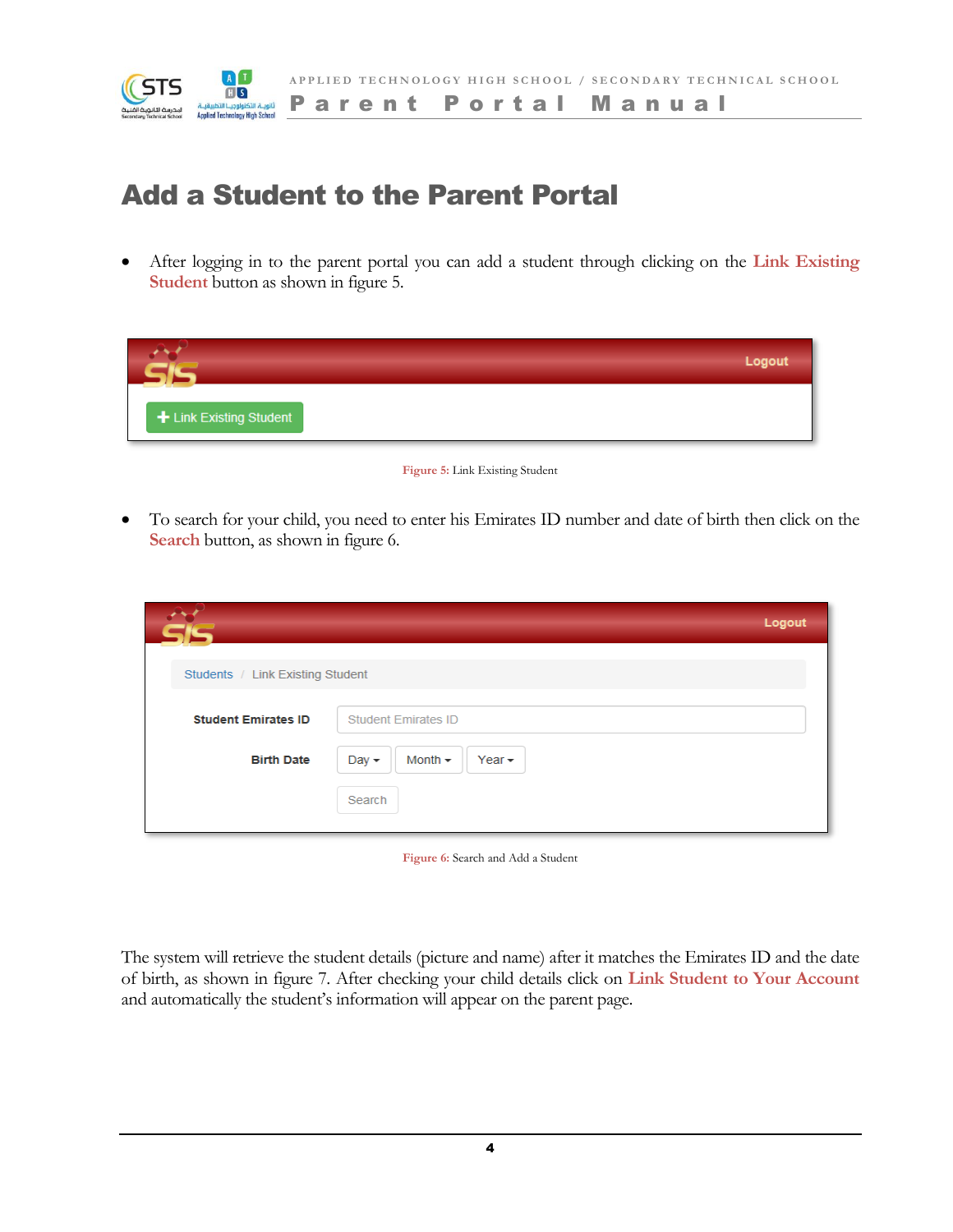



**Figure 7:** Link Existing Student

| Figure key                                    |
|-----------------------------------------------|
| Student Name                                  |
| Click to add the student to the parent portal |

 You can repeat the same steps in case you want to add another student to the parent portal, as shown in figure 8.



**Figure 8:** Add more than one student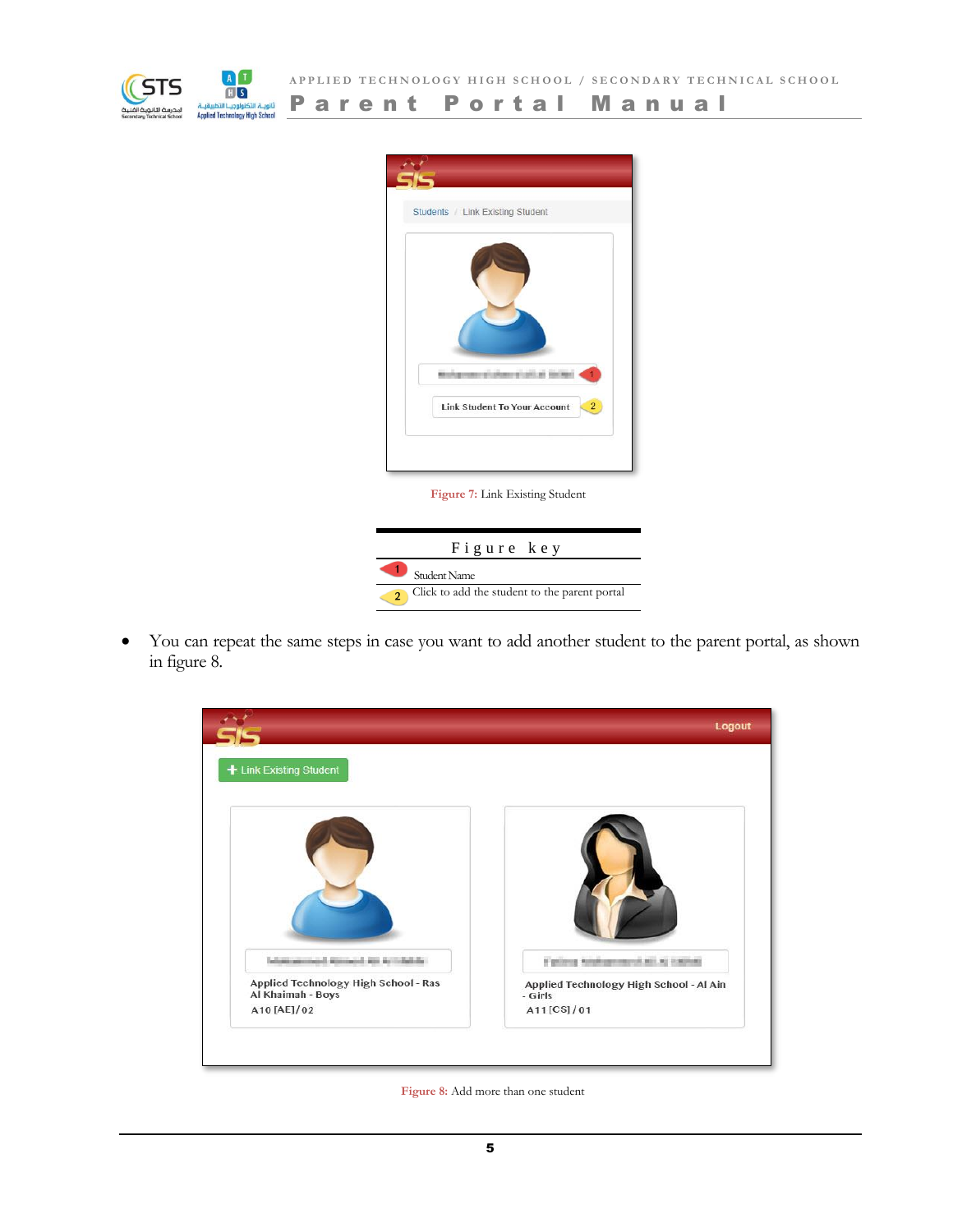

### Student Information Page

Click on any student name listed in the parent portal to view his/her details, as show in figure 9.

|                                                                                                     |                |                                       | Calendar                              | Messages 2<br><b>Announcements</b>   | Settings -                                   | Logout<br>Help                       |
|-----------------------------------------------------------------------------------------------------|----------------|---------------------------------------|---------------------------------------|--------------------------------------|----------------------------------------------|--------------------------------------|
|                                                                                                     |                |                                       |                                       |                                      | $\overline{10}$                              | $\vec{z}$                            |
|                                                                                                     | 1<br>#         | 08 Sunday                             | 09 Monday                             | 10 Tuesday                           | 11 Wednesday                                 | 12 Thursday                          |
|                                                                                                     | $\overline{1}$ | ATHS G12 PC<br>Technology             | ATHS G12 Islamic<br><b>Studies</b>    | ATHS G12 Arabic                      | ATHS G12<br><b>Mathematics</b>               | <b>ATHS G12 Physics</b>              |
|                                                                                                     | $\overline{2}$ | ATHS G12 PC<br>Technology             | ATHS G12 Islamic<br><b>Studies</b>    | ATHS G12 Arabic                      | ATHS G12<br><b>Mathematics</b>               | <b>ATHS G12 Physics</b>              |
| shakespeared attempted att Articularly<br>Applied Technology High School - Ras<br>Al Khaimah - Boys | 3              | <b>ATHS G12 Physics</b>               | ATHS G12<br><b>Computer Networks</b>  | ATHS G12 SAM                         | ATHS G12 Extra<br><b>Curricular Activity</b> | ATHS G12<br><b>Computer Networks</b> |
| A10 [AE]/02                                                                                         | $\overline{4}$ | <b>ATHS G12 Physics</b>               | ATHS G12<br><b>Computer Networks</b>  | <b>ATHS G12 Physics</b>              | ATHS G12 Computer<br><b>Networks</b>         | ATHS G12<br><b>Computer Networks</b> |
| Sections                                                                                            | 5              | ATHS G12<br><b>Graduation Project</b> | ATHS G12 English                      | ATHS G12<br><b>Computer Security</b> | ATHS G12 Computer<br><b>Networks</b>         | ATHS G12<br><b>Computer Security</b> |
| Lessons<br><b>Period Attendances</b>                                                                | 3<br>6         | ATHS G12<br><b>Graduation Project</b> | <b>ATHS G12 Arabic</b>                | ATHS G12<br><b>Computer Security</b> | ATHS G12 English                             | ATHS G12 Physical<br>Education       |
| School                                                                                              | 5              | ATHS G12 English                      | ATHS G12 PC<br>Technology             | ATHS G12 English                     | ATHS G12 English                             | ATHS G12<br><b>Mathematics</b>       |
|                                                                                                     | 8              | ATHS G12<br><b>Mathematics</b>        | <b>ATHS G12 Physical</b><br>Education | ATHS G12<br><b>Mathematics</b>       | <b>ATHS G12 Chemistry</b>                    | ATHS G12 English                     |
|                                                                                                     | 9              | ATHS G12<br><b>Mathematics</b>        | <b>ATHS G12 Physical</b><br>Education | ATHS G12<br><b>Mathematics</b>       | ATHS G12 Chemistry                           | ATHS G12 English                     |

**Figure 9:** Student Information Page

| Figure key                                                                                           |                                                                                 |  |  |  |
|------------------------------------------------------------------------------------------------------|---------------------------------------------------------------------------------|--|--|--|
| Student Picture, Name, School and Grade                                                              | Click to view the student's subjects and marks                                  |  |  |  |
| Click to view the student's timetable                                                                | Click to view the student's period attendance                                   |  |  |  |
| Click to view the school contact details                                                             | Weekly Timetable                                                                |  |  |  |
| Click to view the school calendar                                                                    | Click to receive and send messages                                              |  |  |  |
| 9<br>Click to view the school announcement                                                           | 10<br>Click to view your profile and change your setting (Usemame and Password) |  |  |  |
| 11<br>Click for technical support                                                                    | 12<br>Click to logout from your account                                         |  |  |  |
| Click to get back to the home screen and choose a different student or add a new student to the list |                                                                                 |  |  |  |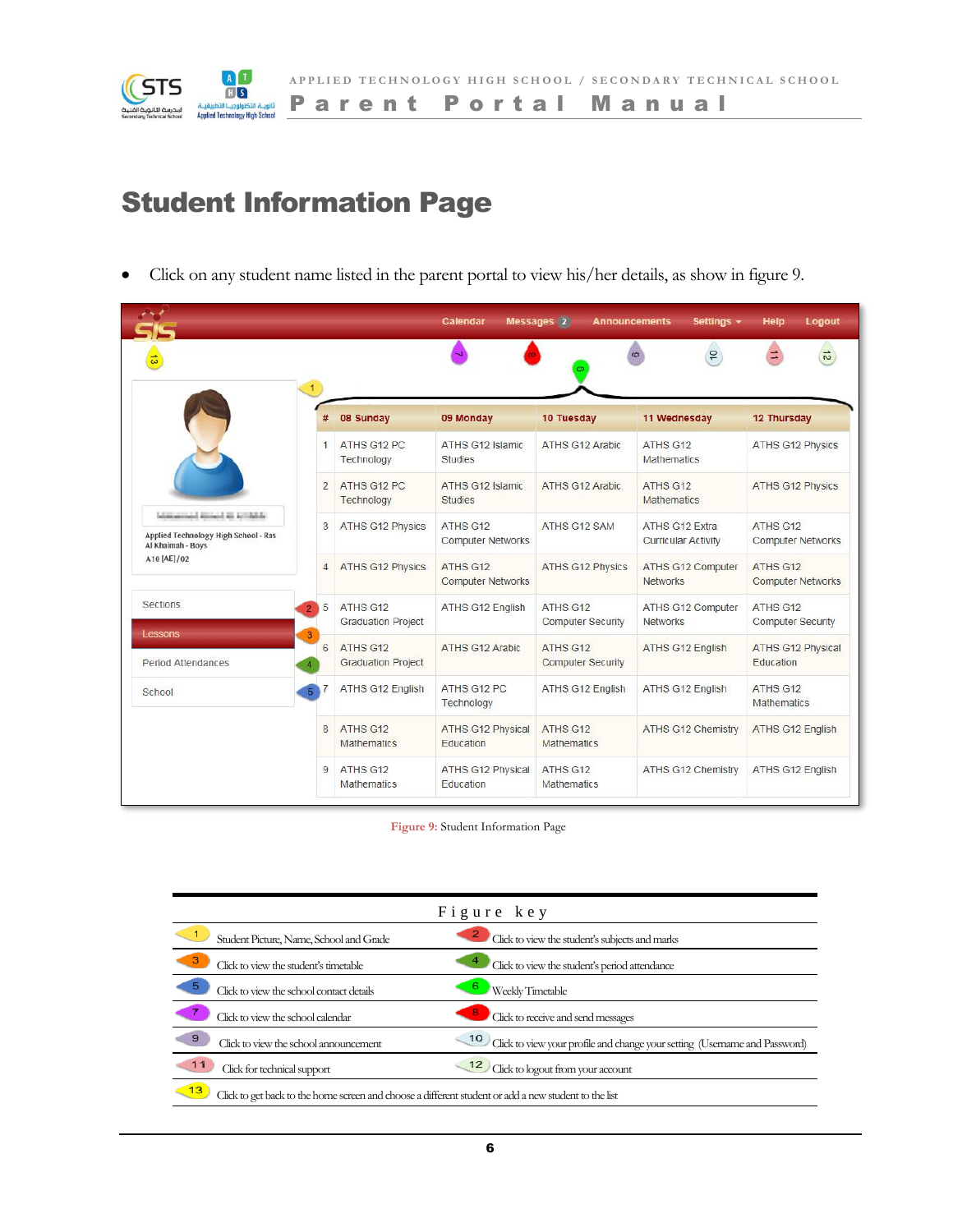

### Dealing with Section Page

To view the student marks, click on **Sections** button, as shown in figure 10.

|                                      |                                               | الفصل الاول         |  |  |  |
|--------------------------------------|-----------------------------------------------|---------------------|--|--|--|
|                                      | <b>Section</b>                                | <b>Numeric Mark</b> |  |  |  |
|                                      | ATHS G11 Electrical Principles & Applications |                     |  |  |  |
|                                      | ATHS G11 Funademtals & Applications of PLC    |                     |  |  |  |
|                                      | ATHS 2D Computer Aided Drafting               |                     |  |  |  |
|                                      | ATHS G11 Pneumatics & Hydraulics              |                     |  |  |  |
| and Alexandr All Art (Alexandr       | ATHS G11 Arabic                               | <b>WAA</b>          |  |  |  |
| Applied Technology High School - Ras | ATHS G11 Regular Chemistry                    | <b>With</b>         |  |  |  |
| Al Khaimah - Boys<br>A10 [AE]/02     | ATHS G11 Computer Science                     |                     |  |  |  |
|                                      | ATHS G11 Media Technology                     | $\overline{a}$      |  |  |  |
| Sections <b>Sections</b>             | ATHS G11 Extra Curricular Activity            |                     |  |  |  |
|                                      | ATHS G11 English                              | <b>WAA</b>          |  |  |  |
| Lessons                              | ATHS G11 Islamic Studies                      | $\overline{111}$    |  |  |  |
| Period Attendances                   | ATHS G11 Regular Mathematics                  | <b>WAY</b>          |  |  |  |
| School                               | ATHS G11 Physical Education                   |                     |  |  |  |
|                                      | ATHS G11 Regular Physics                      | <b>SAA</b>          |  |  |  |
|                                      | ATHS G11 SAM                                  |                     |  |  |  |
|                                      |                                               |                     |  |  |  |
|                                      |                                               |                     |  |  |  |
|                                      |                                               |                     |  |  |  |
|                                      |                                               |                     |  |  |  |
|                                      | Figure 10: Section Page                       |                     |  |  |  |
|                                      |                                               |                     |  |  |  |
|                                      |                                               |                     |  |  |  |

 To view the student marks click on the three stars **\*\*\*** link to the left of each subject, you will be redirected to the assessment page, as shown in figure 11.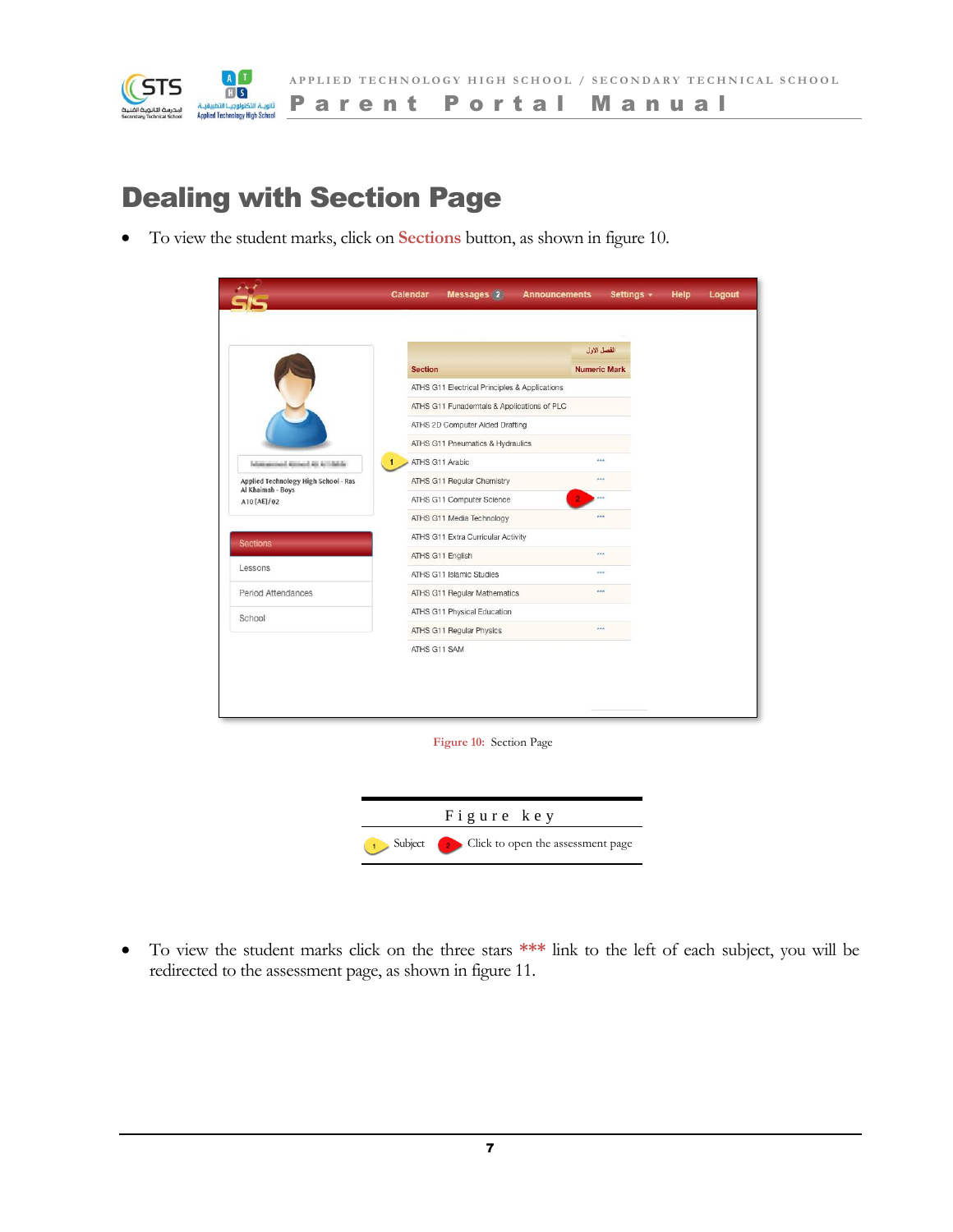

### Student Assessment Page

|                                                                                 | <b>ATHS G11 Regular Mathematics</b> |                                              |              |           |                        |
|---------------------------------------------------------------------------------|-------------------------------------|----------------------------------------------|--------------|-----------|------------------------|
|                                                                                 | Hide not scored assignments         |                                              |              |           |                        |
|                                                                                 | <b>Grading Category</b>             | <b>Grading Assignment</b>                    | <b>Score</b> | Weight    | <b>Points Possible</b> |
|                                                                                 | Homework                            | Homework<br>$\mathbf{3}$                     | 98           | 0.05      | 100                    |
|                                                                                 | Homework                            | Homework 1                                   | 100          | in.       | 100                    |
|                                                                                 | Homework                            | Homework 2                                   | 100          |           | 100                    |
| Informational Associated Att Articledge<br>Applied Technology High School - Ras | Homework                            | Homework 3                                   | 90           |           | 100                    |
| Al Khaimah - Boys<br>A10 [AE]/02                                                | School-based quizzes (SBQ)          | School-based quizzes (SBQ)<br>$\overline{A}$ | 96           | 0.15      | 100                    |
|                                                                                 | School-based quizzes (SBQ)<br>2     | School-based quizzes (SBQ) 1                 | 100          | $\bullet$ | 100                    |
| <b>Sections</b>                                                                 | School-based quizzes (SBQ)          | School-based quizzes (SBQ) 2                 | 92           |           | 100                    |
| Lessons                                                                         |                                     |                                              |              |           |                        |
|                                                                                 |                                     |                                              |              |           |                        |
| Period Attendances                                                              |                                     |                                              |              |           |                        |

**Figure 11:** Student Assessment Page

| Figure key                                                                      |  |  |  |  |
|---------------------------------------------------------------------------------|--|--|--|--|
| Homework Category                                                               |  |  |  |  |
| School-based Quizzes (SBQ) Category                                             |  |  |  |  |
| 3<br>Final Homework mark (Average mark of Homework 1, Homework 2 and Homework3) |  |  |  |  |
| Final Quizzes mark (Average mark of SBQ 1, SBQ 2 and SBQ 3)                     |  |  |  |  |
| 5<br>Homework mark weight (5% of the total mark in term 1)                      |  |  |  |  |
| School Based Quizzes - SBQ mark weight (15% of the total mark in term 1)        |  |  |  |  |
| School, Grade and Subject                                                       |  |  |  |  |

**Note:** To find the Average of any mark use the following equation:

$$
Homework \text{ Average} = \frac{Homewok \text{ } 1 + Homework \text{ } 2 + Homework \text{ } 3}{Number \text{ } of \text{ } Homework \text{ } Assignments} = \frac{100 + 100 + 90}{3} = 98
$$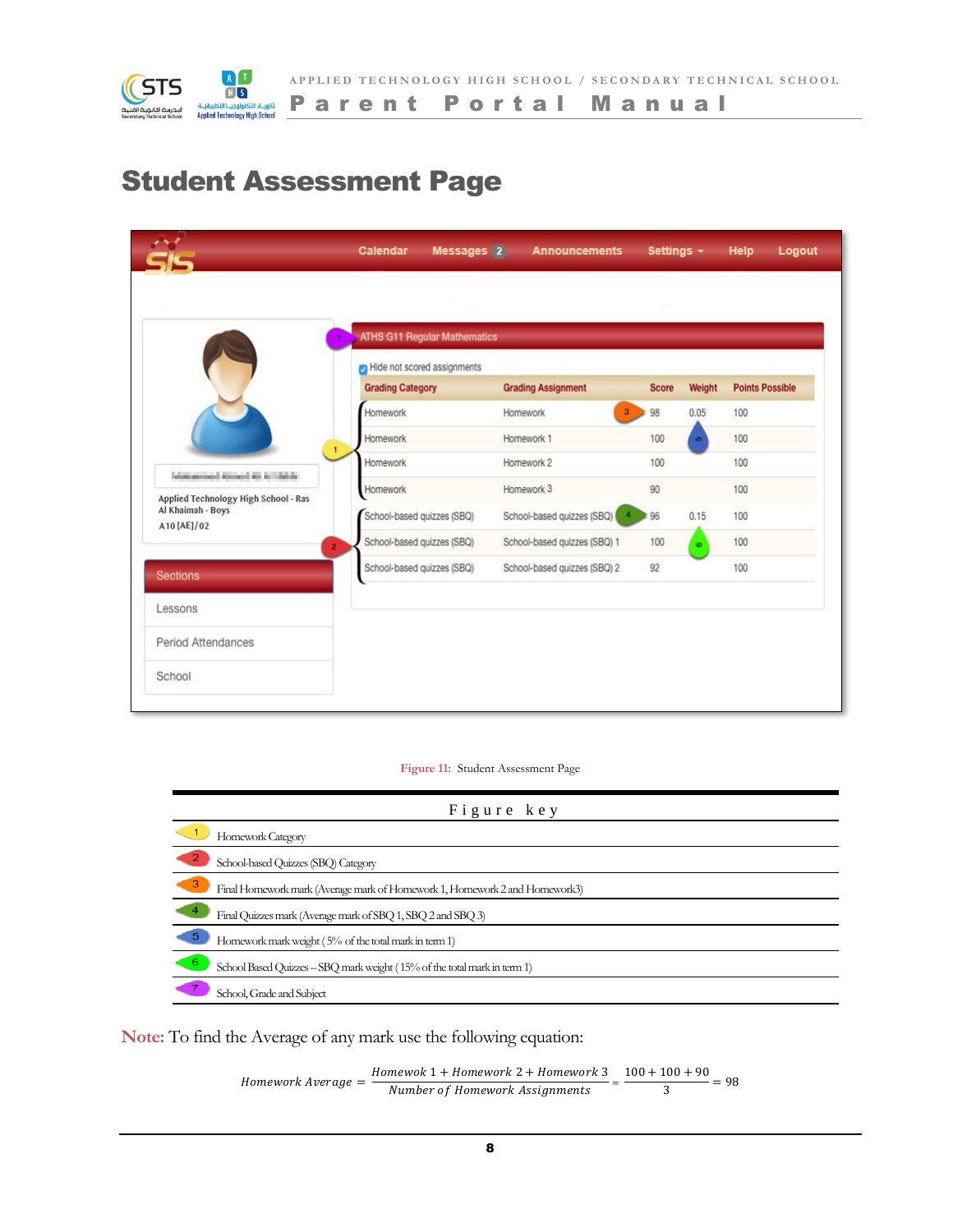

### Dealing with Student Attendance

 To track the student attendance status, click on **Period Attendance** button, as shown in figure 12. You can choose to view a summary about the period attendance or to view a detailed list with statistics by clicking on **Display Statistics** button.

| Calendar                             | Messages 2          | <b>Announcements</b>      | Settings - Help |  | Logout |
|--------------------------------------|---------------------|---------------------------|-----------------|--|--------|
|                                      |                     |                           |                 |  |        |
|                                      | Summary             | <b>Period Attendance</b>  |                 |  |        |
|                                      | Display Attendances |                           |                 |  |        |
|                                      |                     | <b>Display Statistics</b> |                 |  |        |
| Information and American function of | Type                | <b>Status</b>             | Count           |  |        |
| Applied Technology High School - Ras | Present             | N.A.                      | 330             |  |        |
| Al Khaimah - Boys<br>A10 [AE]/02     | Late                | Unexcused                 | 5               |  |        |
|                                      | Absent              | Excused                   | $\mathbf{1}$    |  |        |
| Sections                             | Absent              | Unexcused                 | 23              |  |        |
| Lessons                              |                     |                           |                 |  |        |
| <b>Period Attendances</b>            |                     |                           |                 |  |        |
| School                               |                     |                           |                 |  |        |
|                                      |                     |                           |                 |  |        |
|                                      |                     |                           |                 |  |        |

**Figure 12:** Student Attendance Page